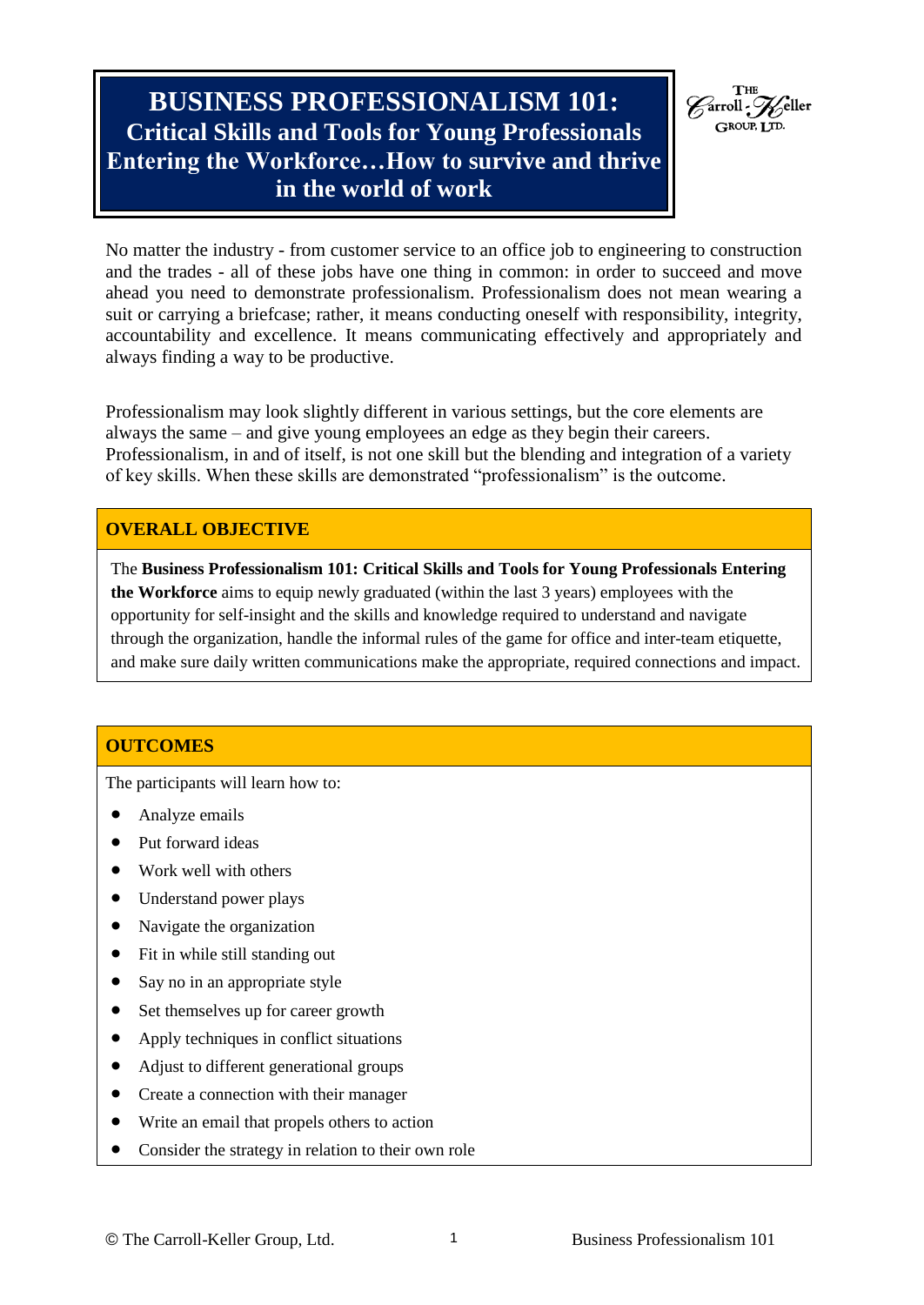# **CONTENT**

| <b>So What Does This Mean?</b> |  |
|--------------------------------|--|
|--------------------------------|--|

- o Network
- o Understand Strategy
- o Produce Good Work
- o Manage Your Manager
- o Talk to Your Customer/Client

#### **So What's Up With This?**

- o Be Assertive
- o Dress the Part
- o Navigate Politics & Power
- o Deal with Social Interactions
- o What To Do When Conflict Occurs
- o Work With Different Generational Groups

#### **So It's Not Just About Talking?**

- o Emails
- o Internal Chats
- o Social Media

#### **Positive Impact**

- o Key Learning
- o Actions to Apply
- o Set Yourself Up For Growth

#### **METHOD**

- Practical checklists, tools, and tips to be used
- Difficult situations addressed

### **WHO SHOULD ATTEND**

This is a perfect one day session for young graduates having recently entered the workforce in the last 3 to 4 years who want to achieve their personal best and become a true asset to their organization. They will be able to answer their key questions: So what does this mean? So what's up with this? So it's not just about talking? They will create a plan to make a positive impact.

Business Professionalism 101 is critical for any employee who wants to address the foundation and fundamental skills they need to survive and thrive. Gaps in projecting professionalism will be targeted and the graduates directed to providing added-value to the organization while ensuring their personal success.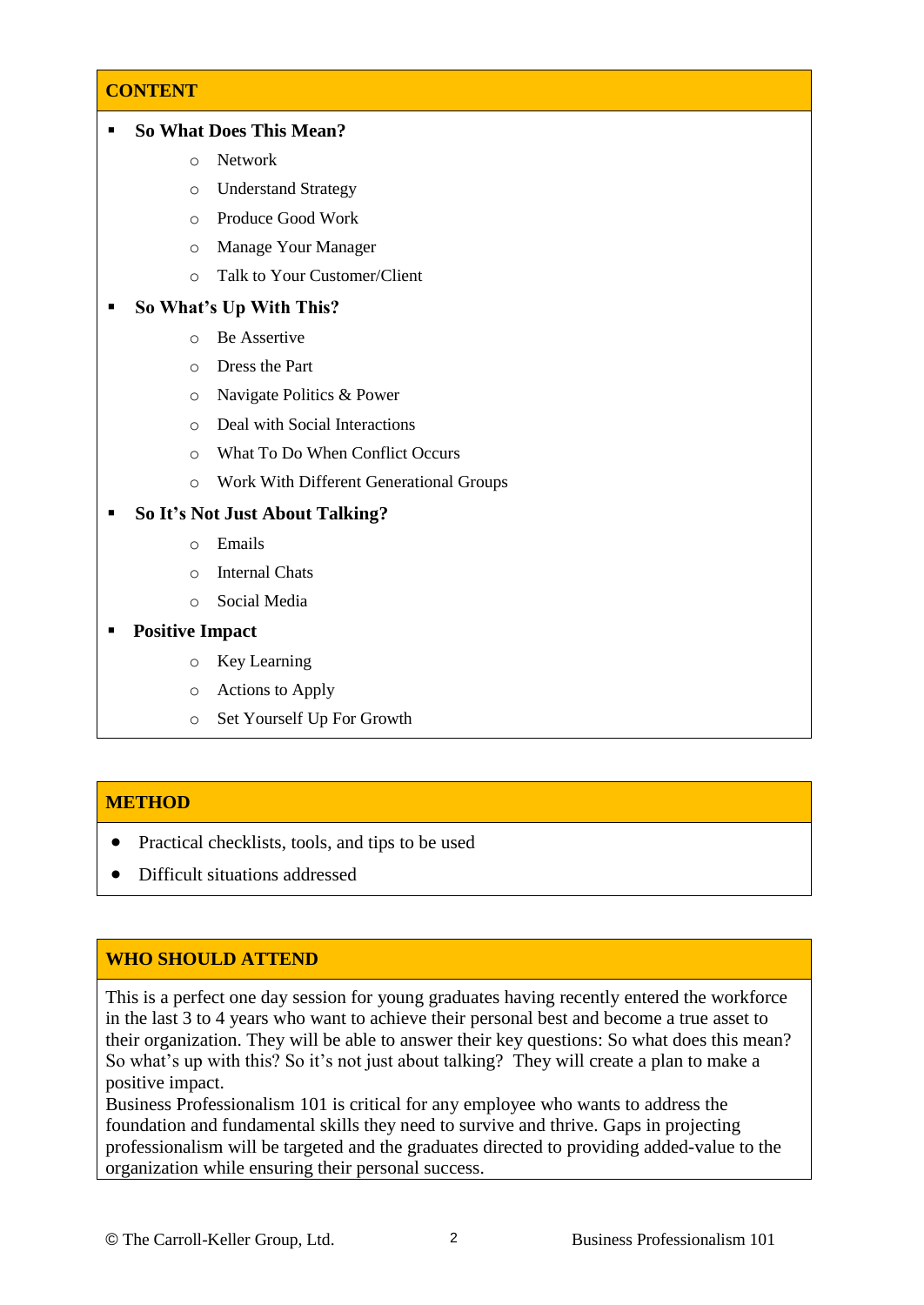